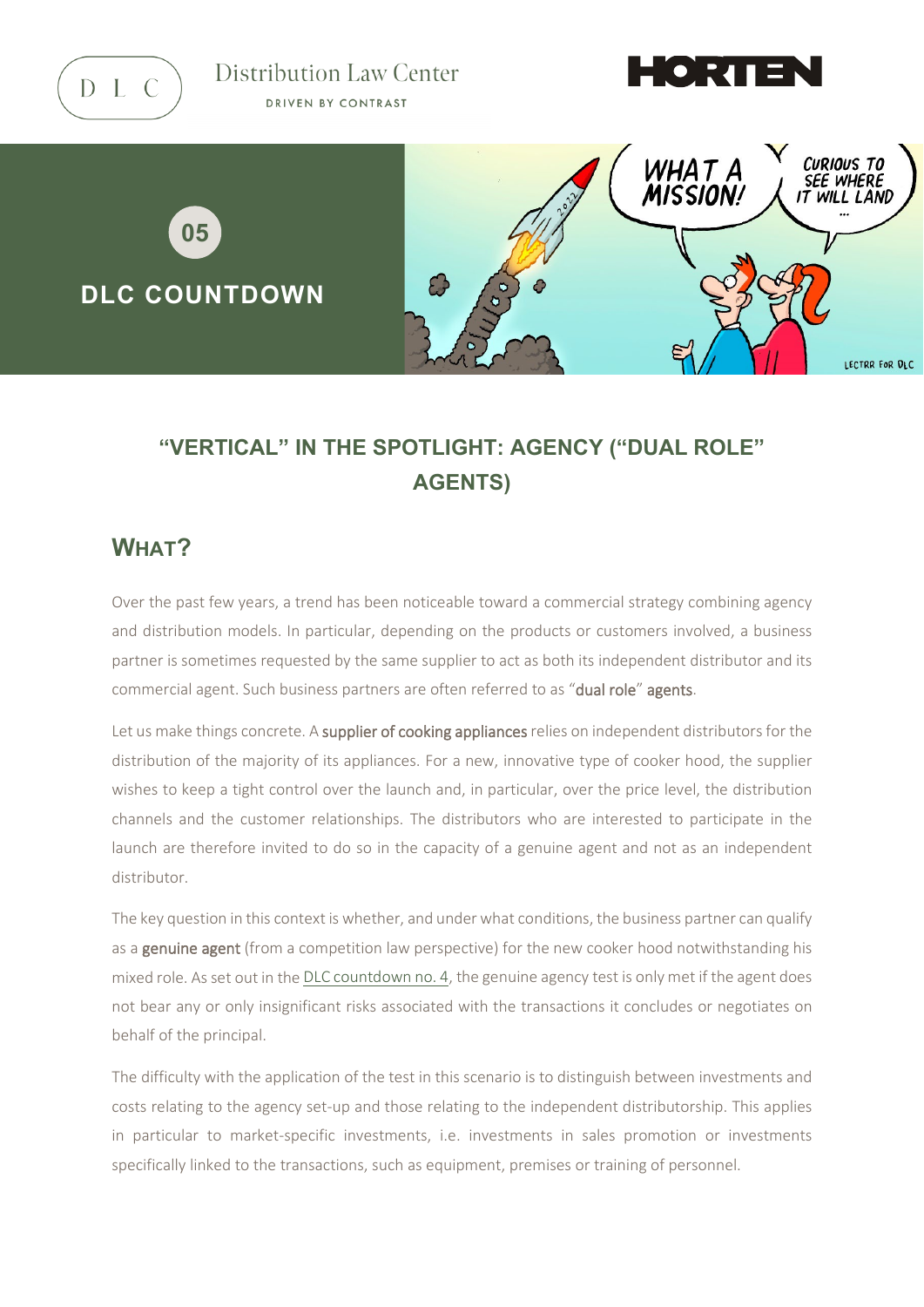## **NOW?**

No relevant guidance is provided under the current VBER and Vertical Guidelines with respect to "dual role" agents.

Following the adoption of the VBER and the Vertical Guidelines, there seems to have been a growing concern on the part of DG Competition of the European Commission that the agency may trigger spillover effects into the business partner's role as an independent distributor. If the business partner qualifies as a genuine agent, the supplier is entitled to set the price for the product (in our example: the new cooker hood) and to restrict the customers to whom sales are made. The perceived competition law risk is that, as a result, the agent is incentivized to set higher prices for the other cooking appliances it sells as an independent distributor. In other words, the implementation of the pricing policy the agent must comply with in relation to the sales under the agency agreement would cause the application of higher prices for the other products.

In 2021, the European Commission drafted [a Working Paper](https://ec.europa.eu/competition/consultations/2018_vber/working_paper_on_dual_role_agents.pdf) on "*Distributors that also act as agents for certain products for the same supplier*" ("Working Paper"). The Working Paper reflects the abovementioned concerns and provides a framework for the assessment of "dual role" agents.

## **THE FUTURE AS OF 1 JUNE 2022?**

The Working Paper is very much reflected in the current proposals of the Vertical Guidelines.

According to these proposals, an independent distributor of a supplier may also act as an agent for other products or services of the same supplier, provided that each of the following conditions is met:

- It must be possible to *effectively delineate* the commercial and financial risks related to the agency. This is for instance the case when the agency concerns products or services presenting additional functionalities or new features.
- The independent distributor must be genuinely free to enter into the agency agreement. For instance, a supplier may not threaten to terminate or worsen the terms and conditions of the distribution agreement if the distributor does not agree to an agency set-up.
- All relevant commercial and financial risks (including market-specific investments) connected to the products and services covered by the agency agreement must be borne by the principalsupplier.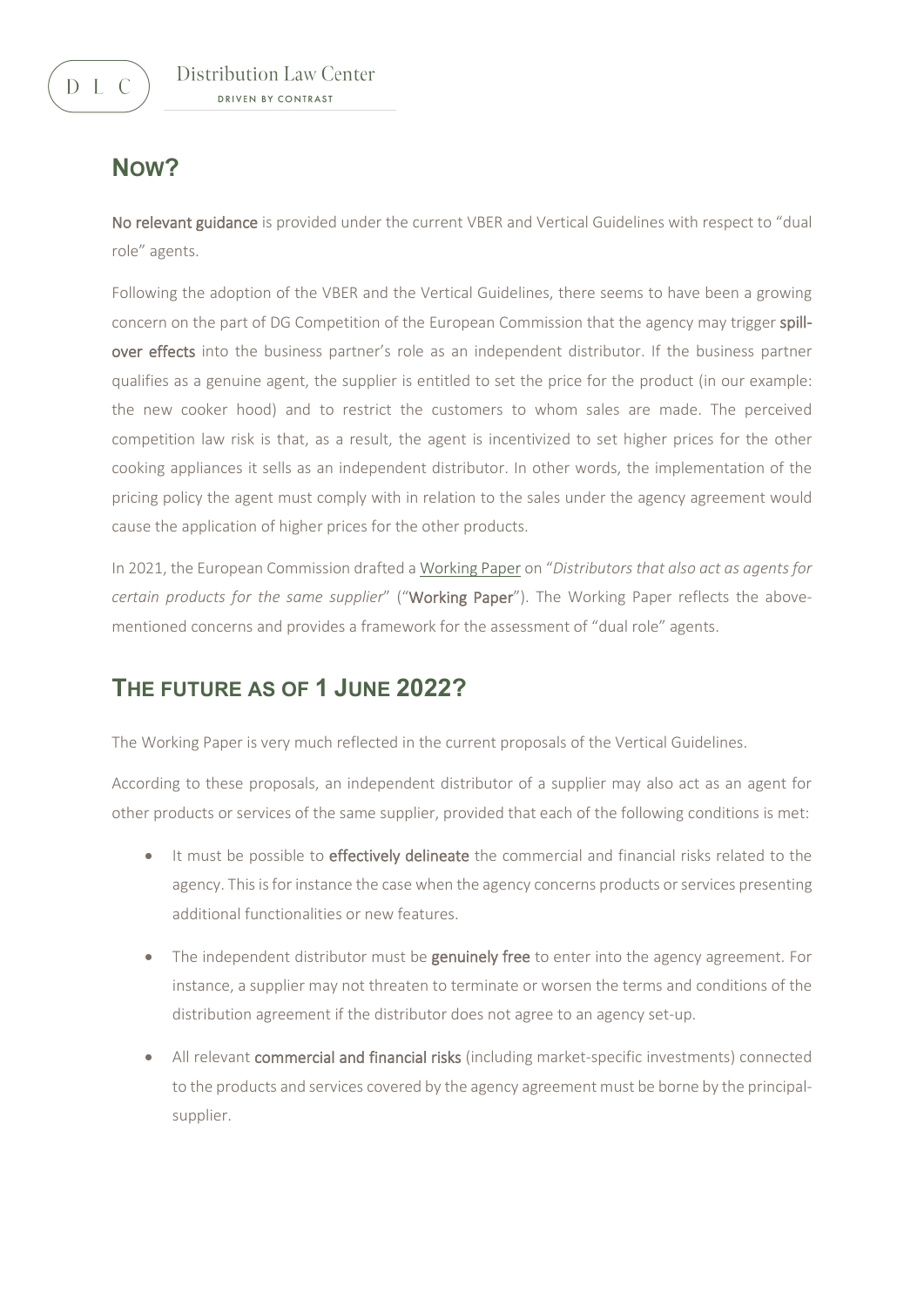

#### Distribution Law Center DRIVEN BY CONTRAST

With respect to the market-specific investments, the current proposals of the Vertical Guidelines provide that the principal is required to reimburse all investments made in the framework of the agent's activity. Only those investments that concern exclusively the sale of differentiated products (even within the same product market) as an independent distributor must not be reimbursed.

However, the example provided in the draft Vertical Guidelines applies these principles very rigidly. Even for differentiated products belonging to the same product market, the rule seems to be that the market-specific investments related to the entire product market must be covered in full by the supplier. If such condition is not fulfilled, the rule seems to exclude the possibility of qualifying as a genuine agent.

This means concretely for our example that a principal must pay for the shop lay-out or promotional investments not only related to the new innovative cooker hoods, but also for any other cooker hood models that are sold as an independent distributor. The principal is not required to cover any investment relating to other cooking appliances, such as dishwashers and ovens.

## **IN PRACTICE?**

The test to qualify as a genuine agent (in a "dual role" scenario) becomes very burdensome and costly. In order to organize the launch of a particular new product by means of genuine agency, the supplier shall in principle cover all the market-specific investments related to the entire product market to which the new product belongs.

### **ASSESSMENT?**

It is difficult to understand why the concerns outlined above (spill-over effects on pricing as an independent distributor) are translated into an extreme position in terms of the market-specific investments to be carried by the supplier. If the agency scenario is used to put **pricing pressure** in the context of the independent distributorship, the proper way to tackle this is by means of the RPM route. The chosen "allocation of costs" route is in practice simply a showstopper for "dual role" scenarios. The reason is twofold: the costs are too high and, when getting it wrong, the consequences are too serious (the set-up comes into conflict with the black list of the block exemption).

It is doubtful that the chosen approach matches with the test put forward in the case law of the European Court of Justice. In order to comply with such case law, a "but for" test would seem to be sufficient: consider a scenario in which the agency would not exist and consider the costs that would disappear. These costs are the ones which must be covered by the supplier.